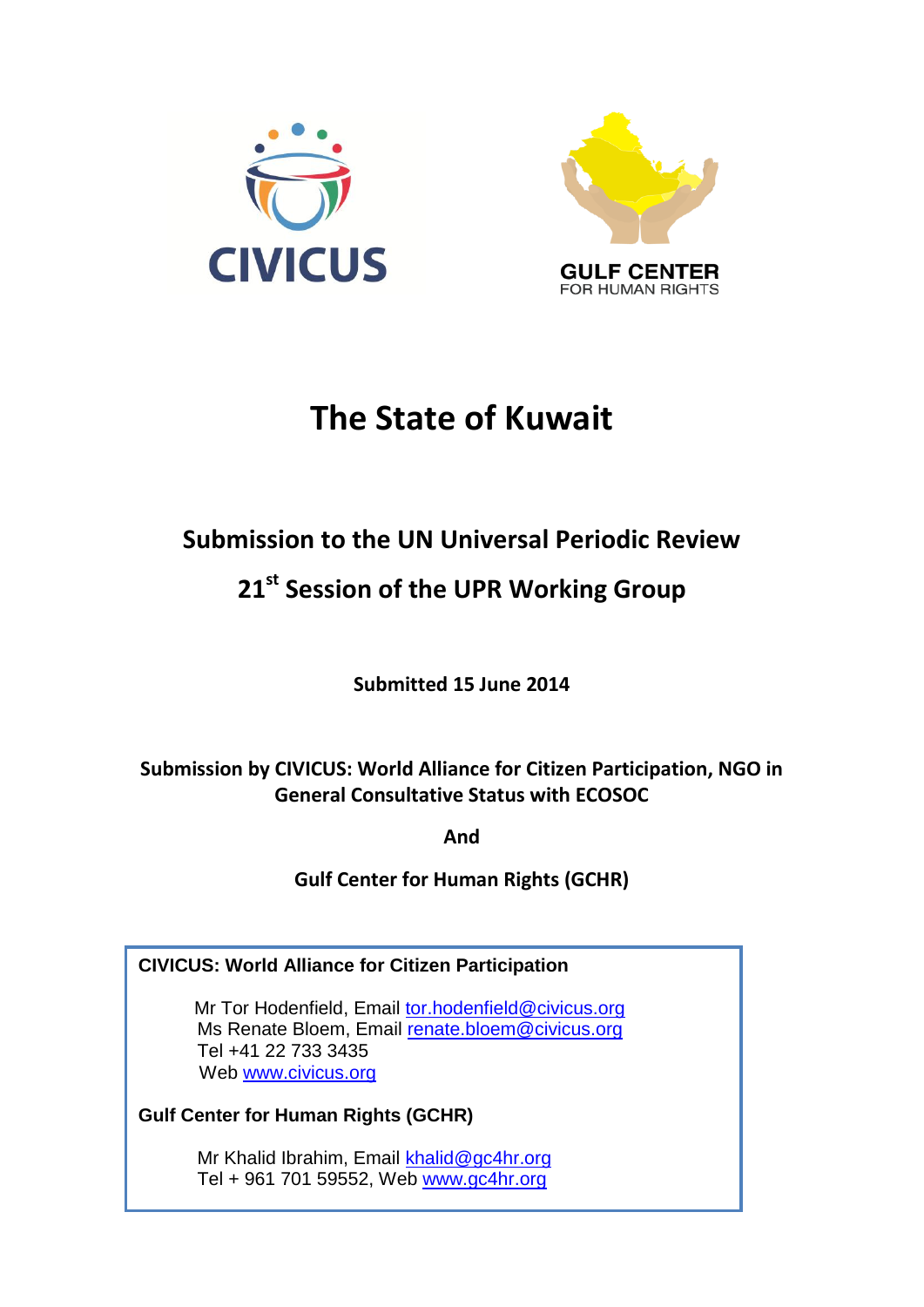## **1. (A) Introduction**

- **1.1** CIVICUS: World Alliance for Citizen Participation is an international movement with members in more than 100 countries worldwide. Established in 1993, CIVICUS nurtures the foundation, growth and protection of citizen action throughout the world, especially in areas where participatory democracy and citizen's freedom of association are threatened.
- **1.2** The Gulf Center for Human Rights (GCHR) is an independent, non-profit, NGO that works to strengthen support for human rights defenders in Bahrain, Iraq, Iran, Kuwait, Oman, Qatar, Saudi Arabia, United Arab Emirates and Yemen. The GCHR was founded in 2011 by a group of human rights defenders, registered in Ireland and has offices in Denmark and Lebanon. In the second half of 2012, GCHR began providing support to human rights defenders in Syria, which although not technically a Gulf country, shares borders with the Gulf region and strongly impacts the political discourse in the region.
- **1.3** In this document, CIVICUS and GCHR outline urgent concerns related to the environment in which civil society activists and human rights defenders operate in the State of Kuwait, and discuss threats faced in the exercise of the freedoms of expression, association and assembly.
- **1.4** CIVICUS and GCHR are concerned by legislative and extra-legal measures taken by the Kuwaiti government to curtail the legitimate work of civil society organizations (CSOs), in an apparent attempt to suppress criticism and pluralistic debate of government policy.
- **1.5** CIVICUS and GCHR are deeply alarmed by undue and arbitrary restrictions on freedom expression, including the escalating use of vague and over-broad legislation to persecute independent dissent on the internet.
- **1.6** CIVICUS and GCHR are also greatly concerned by ongoing legal and policy restrictions on the free exercise of the right to freedom of assembly as well as unwarranted use of excessive force and arbitrary arrest to disperse and discourage nonviolent demonstrations.
	- In Section B, CIVICUS and GCHR highlight concerns related to the freedom of association and restrictions on civil society activities.
	- In Section C, CIVICUS and GCHR express concerns involving harassment and arbitrary detention of human rights defenders.
	- In Section D, CIVICUS and GCHR highlight concerns relating to the freedom of expression, independence of the media, restrictions on access to information and intimidation, harassment and attacks on journalists.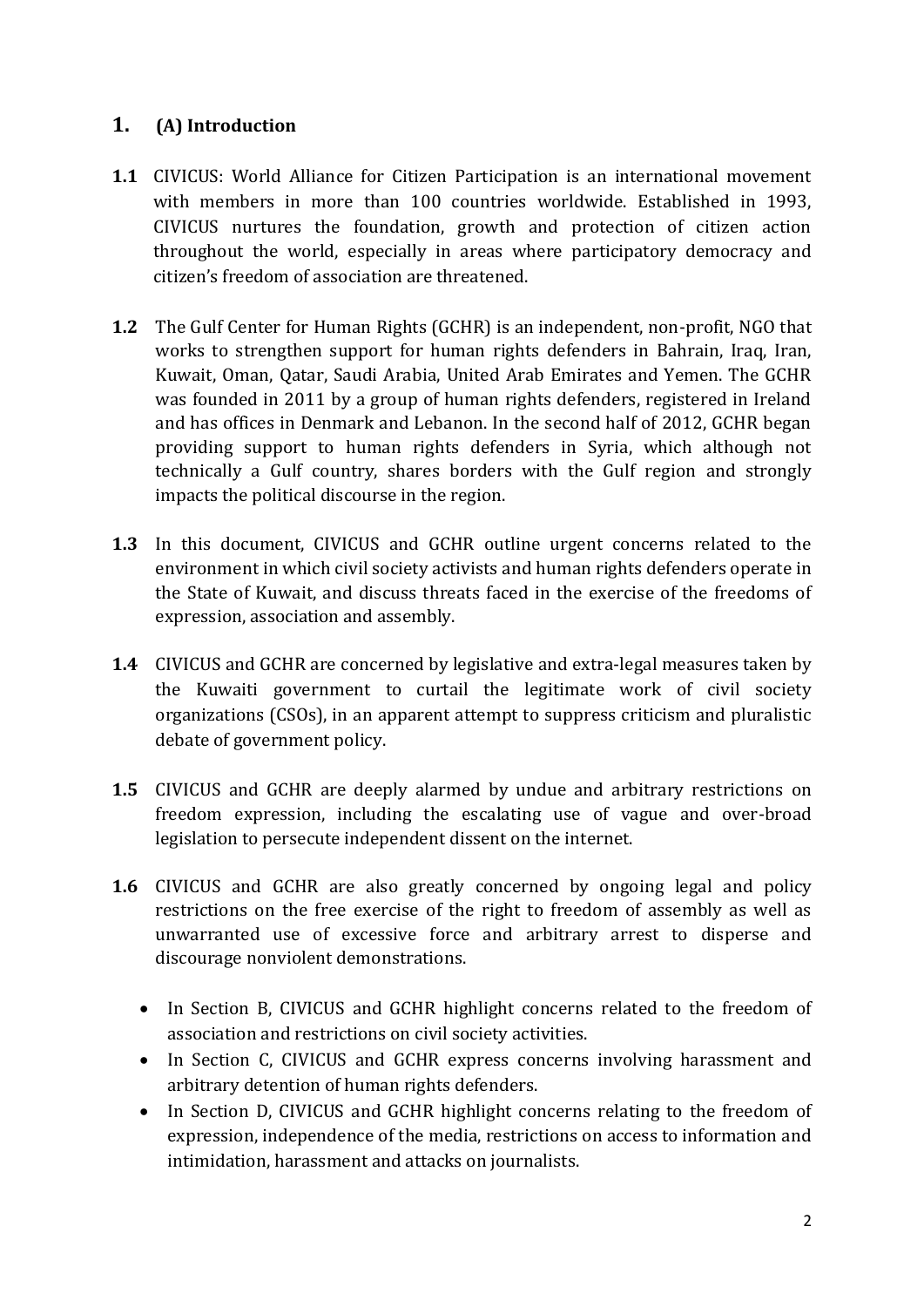- In Section E, CIVICUS and GCHR highlight concerns regarding the freedom of assembly.
- In Section F, CIVICUS and GCHR makes a number of recommendations to address the concerns listed.

# **2. (B) Restrictions on freedom of association and impediments to civil society activities**

- **2.1** Article 43 of the Kuwaiti constitution guarantees the right to establish associations and trade unions. Moreover, article 22 of the International Covenant on Civil and Political Rights (ICCPR), to which Kuwait is a state party, also guarantees freedom of association. However, this right is severely constrained in practice by the government's continued discriminatory invocation of restrictive legislation to suppress independent assessments of its human rights record.
- **2.2** Law 24 of 1962 is the primary legal instrument regulating the operations of civil society in Kuwait. Under the law, the government is endowed with excessive discretion to limit the legitimate work of CSOs. In contravention of international best practice which requires simple notification, articles 2 and 3 of the law provide that all CSOs must register with the Ministry of Social Affairs and Labour. However, the process is reportedly severely politicized, with the government frequently denying registration permits to independent organizations it deems critical of government policy. The Ministry of Social Affairs and Labor can also reject a CSO's application if it determines that it does not provide a public service. In addition, a number of CSOs were reportedly denied registration permits on spurious grounds that their proposed activities were already undertaken by existing organizations.<sup>1</sup>
- **2.3** Under the law, registered CSOs must comply with a series of arbitrary and debilitating requirements which drastically undermine the free exercise of the right to association. Article 5 of the law prohibits CSOs from "interfering with politics and religious conflicts". Such limitations prevent CSOs from effectively engaging in a wide range of crucial rights-based areas.
- **2.4** Moreover, representatives of registered CSOs are required to secure official permission to participate in foreign conferences. In addition, under article 62, associations are only permitted to collect funds once each year after first receiving a license from the government. Collectively, these provisions have led to a severe reduction in the permissible activities of CSOs and prevent the full realization of the right to freedom of association.

**<sup>.</sup>** <sup>1</sup> Law 24 of 196[2 http://www.icnl.org/research/trends/trends1-4.pdf](http://www.icnl.org/research/trends/trends1-4.pdf)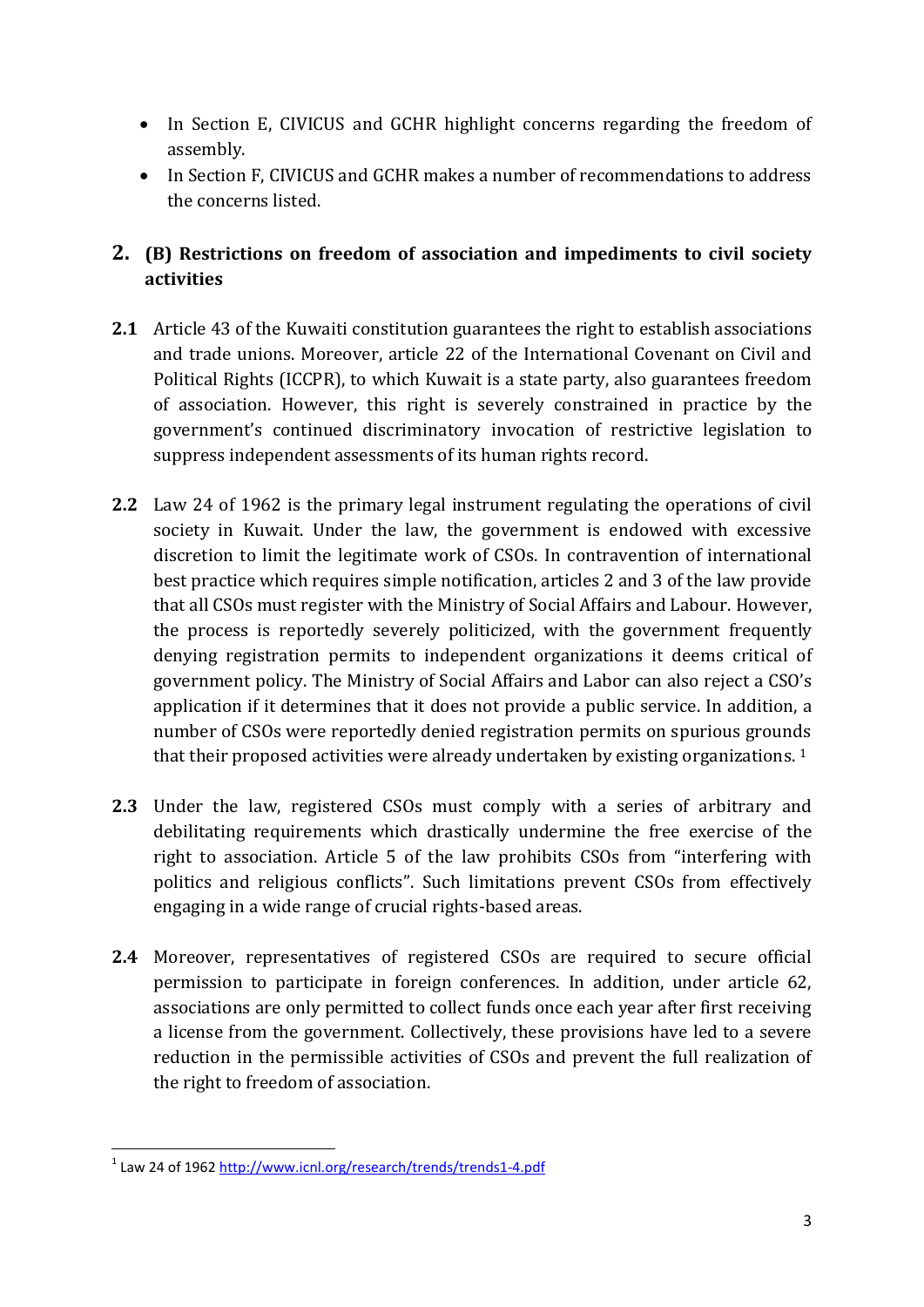#### **3. (C) Concerns involving harassment, intimidation and attacks against human rights defenders and civil society activists**

- **3.1** Article 12 of the UN Declaration on Human Rights Defenders mandates states to take necessary measures to ensure protection to human rights defenders. The ICCPR further guarantees the freedoms of expression, association and assembly. However, it is a matter of deep concern that human rights defenders (HRDs) engaged in legitimate activities continue to face judicial harassment, intimidation, and threats. In particular, HRDs advocating for greater protections of the rights of Bedoun community have been disproportionately targeted.
- **3.2** Serious concerns persist about ongoing political interference in Kuwait's judiciary as well as judicial abuse to silence government critics. While the Constitution of Kuwait safeguards the right to a fair trial, the emir is endowed with the explicit power to appoint all judges. In addition, under the penal code, police may detain a suspect without charge or access to legal counsel or family for up to four days. A number of human rights defenders have also reported being subjected to torture and other inhuman or degrading treatment while in custody.
- **3.3** Members of Kuwait's leading Bedoun human rights groups, the Kuwaiti Bedoun Gathering and the Kuwaiti Bedoun Committee, are regularly subjected to unwarranted harassment and intimidation. On 29 January 2012, 15 leading Bedoun activists, including Ahmed Habib Al-Tamimi, Director of the Kuwaiti Bedoun Committee, and Mosaed Nazal Radam Al-Shemary, Secretary of Kuwaiti Bedoun Gathering, were summoned to and detained at the Criminal Investigation Department of the Ministry of the Interior in Al-Salmiya. Six charges were brought against the activists including incitement to protest, incitement to destabilize security, causing damage to public property, non co-operation with security men, attacking security men, forming a secret organization, and communicating with the enemy. The activists were kept in detention for four days before they were brought before the Public Prosecution at the Palace of Justice where an order was made to remand them in custody for 21 days. On 7 March, all 15 Bedoun human rights defenders were released on bail.<sup>2</sup>
- **3.4** On 25 September 2013, the authorities placed an international travel ban on Rana Al-Saadoun, a member of the National Committee to Monitor Violations (NCV), an organisation which documents violations of freedom of expression in Kuwait. Later on 10 November 2013, Ms Al-Saadoun, together with two other members of NCV, Abdullah Al-Rafdi and Munther Al-Habeeb**,** were charged at the Kuwaiti

 2 Gulf Center for Human Rights, 13 February 2012, <http://gc4hr.org/news/view/68>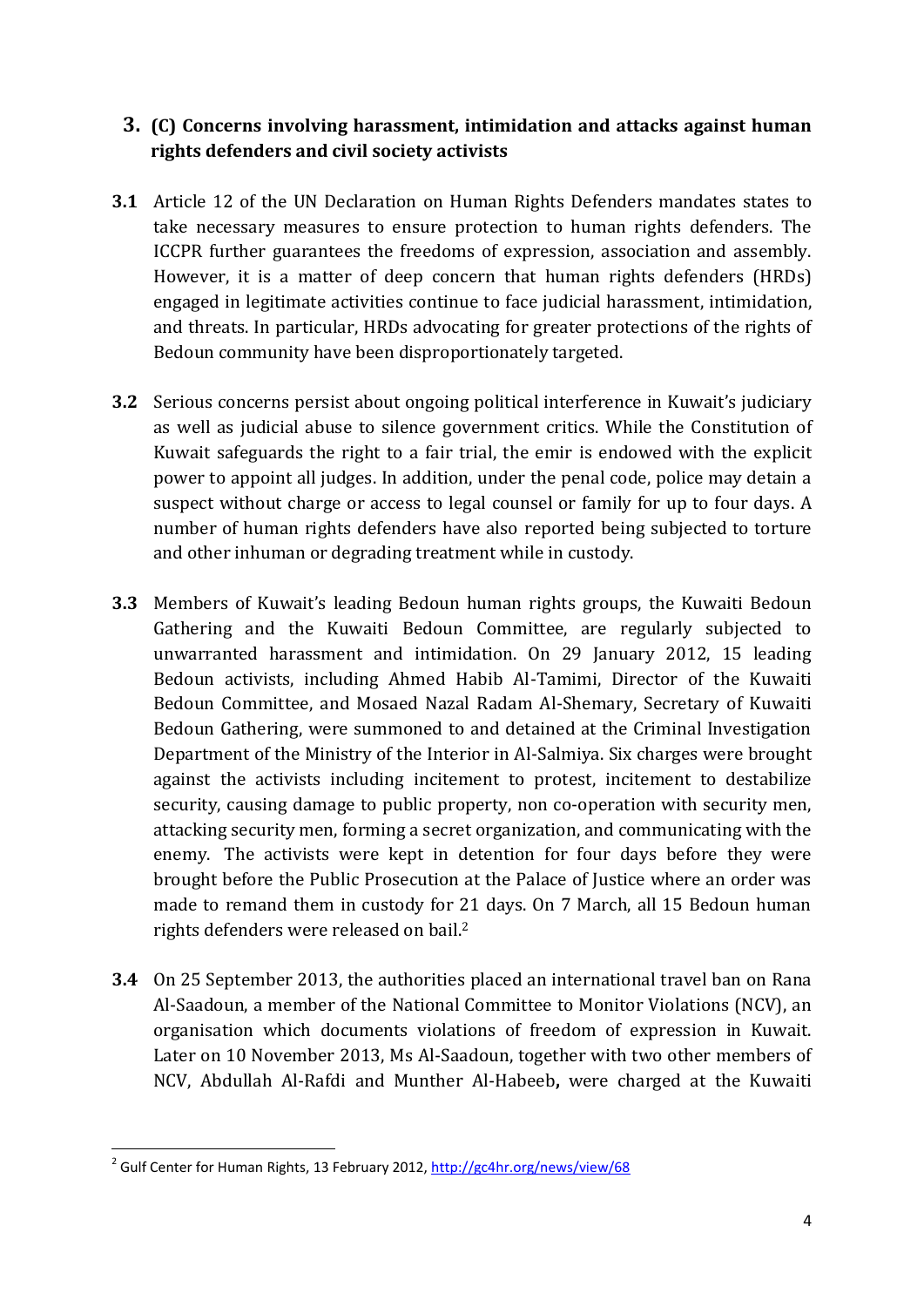Criminal Court with 'insulting the Emir' for a speech they delivered in April 2013 which called for democratic reform and end to corruption in Kuwait.<sup>3</sup>

**3.5** Prominent Bedoun activist Mr Abdulhakim Al Fadhli was arrested on 24 February 2014 on charges of "inciting Bedouns in Kuwait to protest and cause chaos," for his alleged role in legitimate Bedoun protests demanding greater citizenship rights. On 10 April 2014, Mr Abdulhakim was released on bail from security headquarters in Kuwait city. Mr Abdulhakim reported being subjected to torture and threats of rape while in detention. The February arrest of Mr Abdulhakim marks just the latest attempt by the government to silence his independent work. In January 2013 he was arrested and sentenced to two years imprisonment for confronting a police officer. He was later acquitted in March 2013. 4

## **4. (D) Concerns regarding freedom of expression, independence of the media, restrictions on access to information and intimidation, harassment and attacks on journalists**

- **4.1** Article 19 of the ICCPR guarantees the freedom of expression and opinion. Moreover, Article 36 of Constitution of Kuwait provides for the right to hold opinions and free expression. However, in practice, a number of worrying qualifications to these provisions undermine the right to freedom of expression. Moreover, since Kuwait's previous examination during the 8th Session of the UPR, the government has drastically escalated its use of judicial persecution to silence persons who use the internet to express dissenting views.
- **4.2** In 2013, cases were brought against nearly 30 individuals who utilized online platforms, including Twitter and Facebook. The vast majority of these cases were brought under the broad and ill-defined article 25 of Kuwait's 1970 penal code, which provides for up to five years in prison for persons who publicly "object to the rights and authorities of the emir or faults him" and article 111 of law, which includes sentences of up to one year for anyone who "mocks God, the prophets and messengers, or the honor of his messengers and their wives."<sup>5</sup>
- **4.3** On 29 May 2013, the Kuwaiti Criminal Court sentenced blogger Sara Al Driss to 20 months in jail as a result of four posts she made on her personal Twitter account. Ms Al Driss was found guilty of charges of undermining the status of the emir and tarnishing the authority of the royal family. The court however held that the

**.** 

<sup>&</sup>lt;sup>3</sup> Gulf Center for Human Rights, 6 December 2013<http://gc4hr.org/news/view/551>

<sup>&</sup>lt;sup>4</sup> Gulf Center for Human Rights, 5 March 2014,<http://gc4hr.org/news/view/599>

<sup>&</sup>lt;sup>5</sup> Globalex,<http://www.nyulawglobal.org/globalex/Kuwait.htm>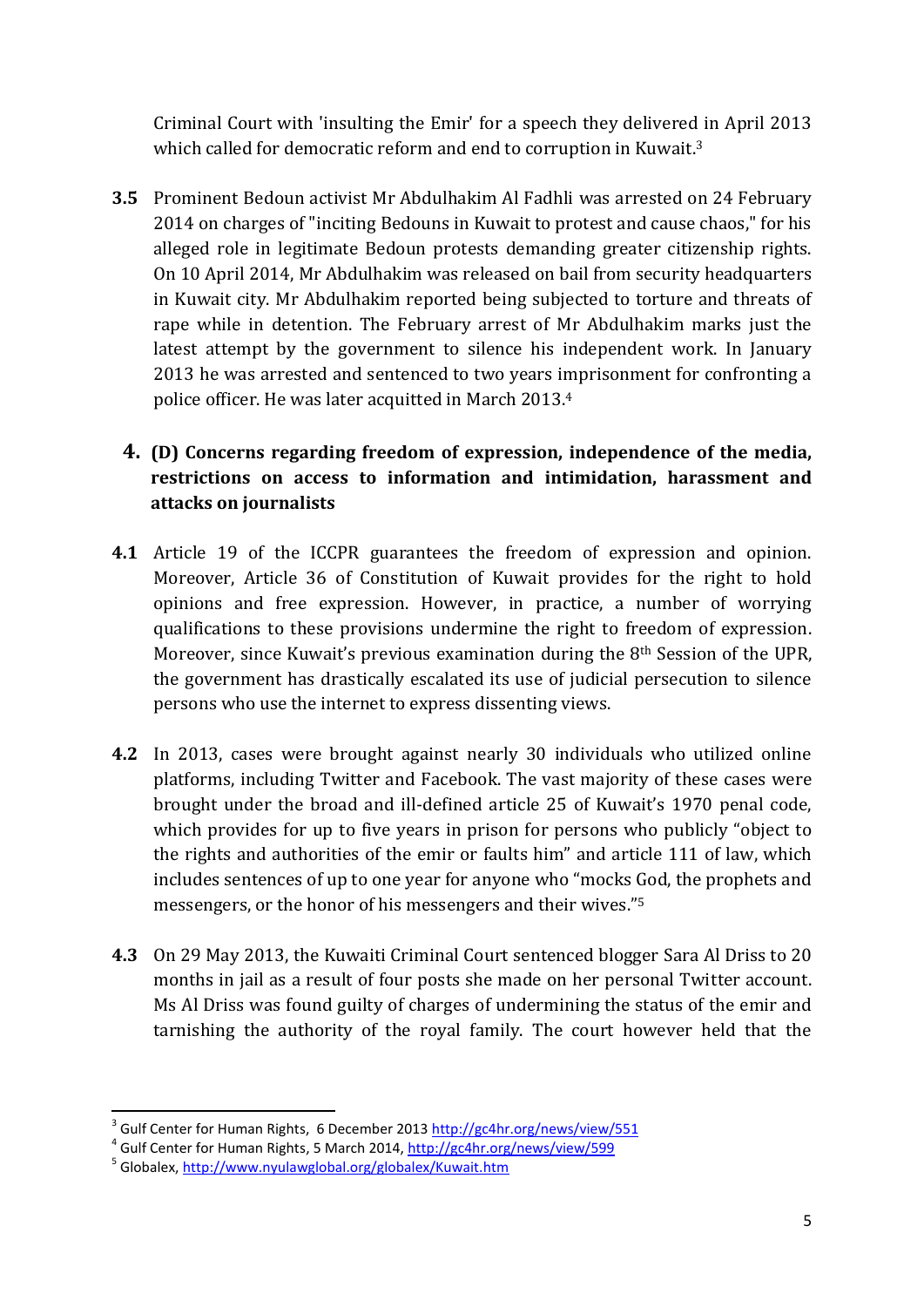sentence could be suspended if she paid 200 Kuwaiti dinars (approximately €540).<sup>6</sup>

- **4.4** In June 2013, Huda al Ajmi, a teacher, was sentenced to 11 years in prison for comments she made on twitter calling for the removal of the emir. Ms al Ajmi, was sentenced under three separate charges including to five years for "offending the emir," five for "publicly instigating a coup," and a year for insulting the Shia Muslim faith. Her 11-year sentenced represents the longest sentence for online dissent since the government escalated its systematic crackdown on freedom of expression in 2011. 7
- **4.5** Several individuals have also been subjected to arbitrary and unjustifiable detention under article 15 of the National Security Law, which provides for minimum sentence of at least 3 years for "intentionally broadcasting news, statements, or false or malicious rumours…that harm the national interests of the state." On 28 October 2012, the Kuwaiti Supreme Court upheld the 10-year prison sentence of Blogger Hamad al-Naqi for comments he made on Twitter. Mr al-Naqi was sentenced for reportedly criticizing the rulers of several Gulf States and for insulting the Prophet Mohammed under article 15 of the National Security Law and article 111 of the Penal Code.<sup>8</sup>
- **4.6** In an apparent attempt to censure independent media groups, the government continues to invoke vague legislation to subvert freedom of expression for print newspapers and television broadcasters. The Ministry of Commerce and Industry is authorized to ban any media outlet at the request of the Ministry of Information. Moreover, the Press and Publications Law, revised in 2006, criminalizes the publication of information deemed offensive to God or Islam, criticism of the emir, calling for the overthrow of the regime, and the release of secret material.<sup>9</sup>
- **4.7** In February and March 2012, Pro-Shite newspaper, *Al-Dar*, was suspended on a number of occasions for reportedly violating the Press and Publications Law by "undermining national unity" and "creating sectarian strife". The decision to suspend the paper is thought to stem in part from the government's attempts to prevent independent reporting surrounding the February 2012 parliamentary elections. On March 12, editor-in-chief of *Al-Dar*, Abdul Hussein al-Sultan, was sentenced to a six-month prison term by a Kuwait City Court for publishing articles to incite violence.

 $\overline{a}$ 

<sup>&</sup>lt;sup>6</sup> Gulf Center for Human Rights, 1 June 2013,<http://gc4hr.org/news/view/425>

<sup>&</sup>lt;sup>7</sup> Reuters, 11 June 2013,<http://rt.com/news/kuwait-twitter-teacher-arrest-499/>

<sup>&</sup>lt;sup>8</sup> BBC, 4 June 2012, <http://www.bbc.com/news/world-middle-east-18322418>

<sup>&</sup>lt;sup>9</sup> Press and Publications Law, [http://www.dc4mf.org/sites/default/files/press\\_law\\_kuwait.pdf](http://www.dc4mf.org/sites/default/files/press_law_kuwait.pdf)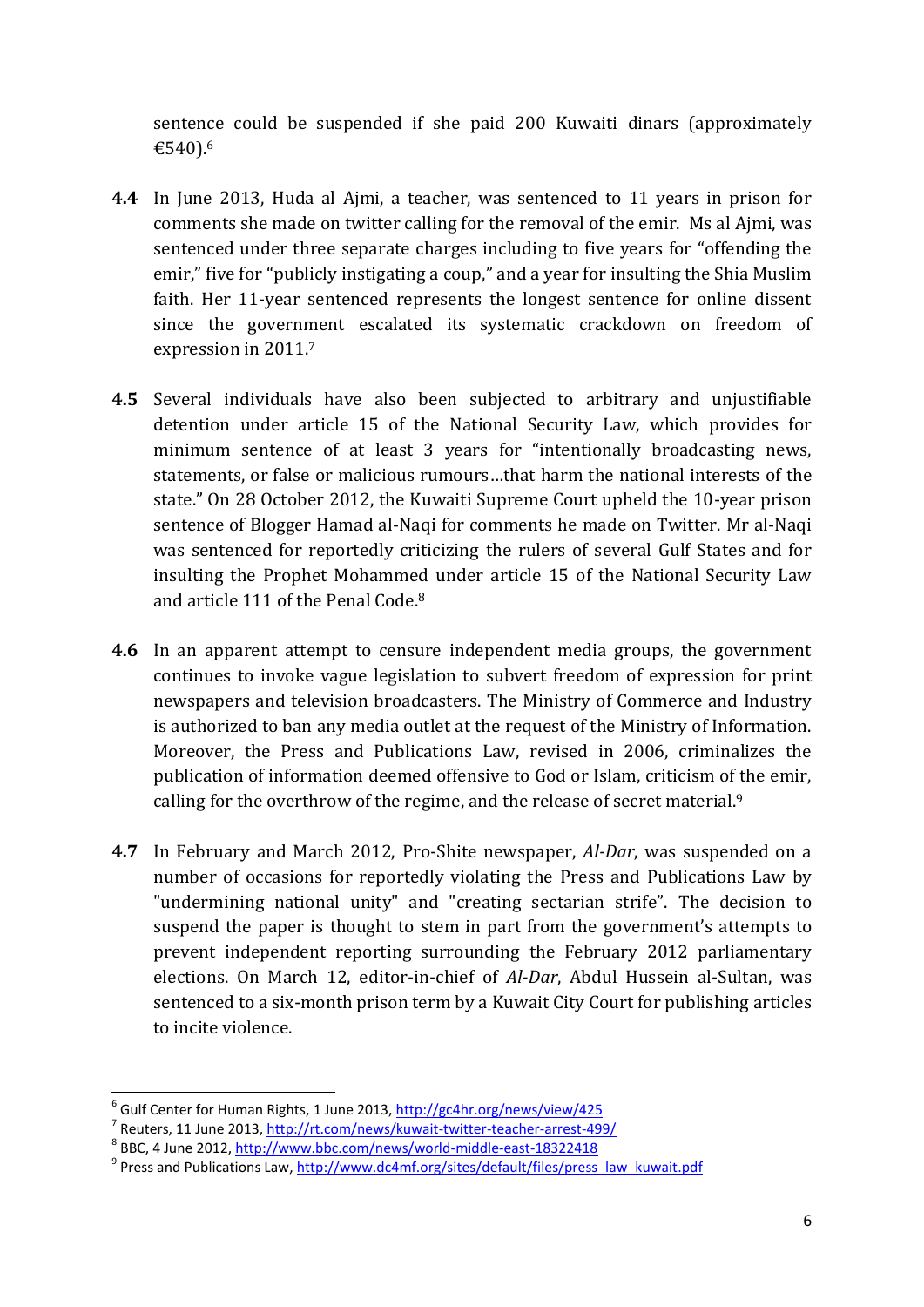**4.8** In addition, in September 2012, the Ministry of Information closed pro-opposition television station, El-Nahg, 24 hours after its launch. In December, the government shut down al-Youm, a private television station, for "failing to meet administrative conditions."

#### **5 (E) Concerns regarding freedom of assembly**

- **5.1** Article 21 of the International Covenant on Civil and Political Rights (ICCPR), guarantees the freedom of peaceful assembly. In addition, article 44 Kuwait Constitution provides for the right to assembly "without permission or prior notification." However, despite these protections, the government routinely invoked domestic legislation to undermine this right. In addition, security officials, operating under the purview of the Minister of Interior regularly subjected peaceful demonstrators and organizers to harassment and judicial persecution subverting the right to freedom of assembly.
- **5.2** In 2011, the failure of the government to introduce substantive democratic reforms in the wake of a deepening political crisis precipitated the largest public protests in Kuwait's history. In response to the ongoing protests, in October 2012, the government invoked the 1979 Public Gatherings Law (No. 65 of 1979) banning all public assemblies of more than 20 people. However, protestors routinely defied the ban leading to the use of mass arrests and excessive force by security forces to subdue and disperse demonstrations. Members of Kuwait's stateless Bedoun community also staged wide-scale protests from 2011-2014 calling for equal protections under Kuwaiti law.<sup>10</sup>
- **5.3** Article 12 of the 1979 Public Gatherings Law prohibits non-Kuwaitis from taking part in public demonstrations. However, in 2013, Bedouns staged a number of public rallies and demonstrations calling for citizenship rights. Security Forces routinely responded by pre-emptively detaining individuals identified as organizers of the protests and violently dispersing and arresting peaceful protestors.
- **5.4** On 6 July 2012, members of the Bedoun community held a peaceful protest in Taimaa square near Kuwait City. Police used excessive force to disperse the protest and detained twelve demonstrators who were participating in the demonstration. Directly preceding the protest, Jidaan Al-Hathal**,** Bedoun rights advocate and leader of the Eniza tribe, was detained by the authorities in the airport upon his arrival in Kuwait City for over twenty-four hours.
- **5.5** On 30 August 2012, after evening prayer, a peaceful Bedoun demonstration began in Taima demanding the return 14 Bedoun who has been forced into exiled in Iraq. In an apparent attempt to prevent the peaceful protest, state security police arrested four human rights defenders before the start of the demonstration

**<sup>.</sup>**  $10$  Globalex, 1979 Public Gatherings Law, http://www.nyulawglobal.org/globalex/Kuwait.htm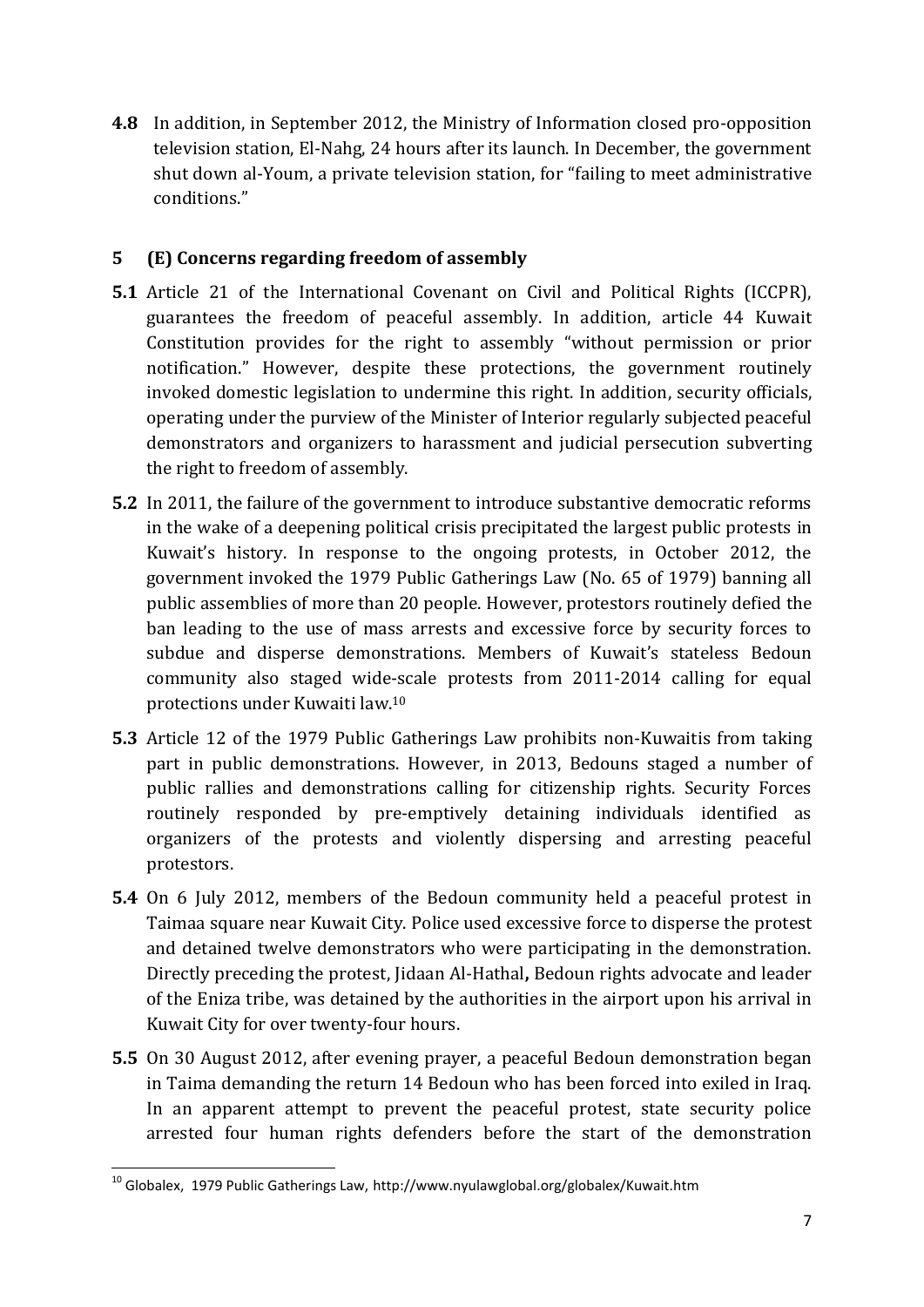including Abdullah Attallah, Fahad Humood and brothers Ahmed Al-Aythy and Yousef Al-Aythy. 11

- **5.6** On 15 December 2013, one day before the contested and controversial inauguration of the newly elected parliament, security forces prevented a peaceful demonstration from proceeding at Al-Irada Square. Days later, a group of approximately 100 gathered outside the Qasr al-Adil courthouse. Police arrested at least three prominent opposition party members and a leading blogger during the protest and held them on five charges, including "participating in an illegal gathering," "refusing to obey police orders," and "offending the emir." On December 19, all three were released on 2,000 Kuwaiti dinars bail (US\$7,000) in advance of their trial.
- **5.7** On 20 October 2012, the Interior Ministry issued a proclamation stating that it would "absolutely not allow any protests rallies, marches, meetings, and sit-ins regardless of the reasons and motives." In defiance of the decree, opposition-party members held a protest at Al-Irada Square condemning the emir's recent decision to reduce the number of votes each voter could cast in parliamentary elections. Police proceeded to fire tear gas and sound bombs without forewarning and arrested dozens of others when the number of protesters began to grow.

#### **6. (F) Recommendations to the Government of the State of Kuwait**

CIVICUS and the Gulf Center for Human Rights call on the Government of the State of Kuwait to create an enabling environment for civil society to operate, in accordance with the rights ensured by the ICCPR and the UN Declaration on Human Rights Defenders. At a minimum, the following conditions should be guaranteed: freedom of association, freedom of expression, the right to operate free from unwarranted state interference, the right to communicate and cooperate, the right to seek and secure funding and the state's duty to protect. In light of this, the following specific recommendations are made:

#### **6.1 Regarding restrictions on the freedom of association**

- Law 24 of 1962 should be suitably amended to guarantee that undue restrictions on freedom of association are removed;
- Article 2 and 3 of Law 24 of 1962 should be removed to ensure that CSOs are permitted to operate without obtaining explicit authorization from the authorities;
- Article 5 of the Law 24 of 1962 prohibiting CSOs from "interfering with politics

**<sup>.</sup>** <sup>11</sup> Gulf Center for Human Rights, 8 August 2012,<http://gc4hr.org/news/view/230>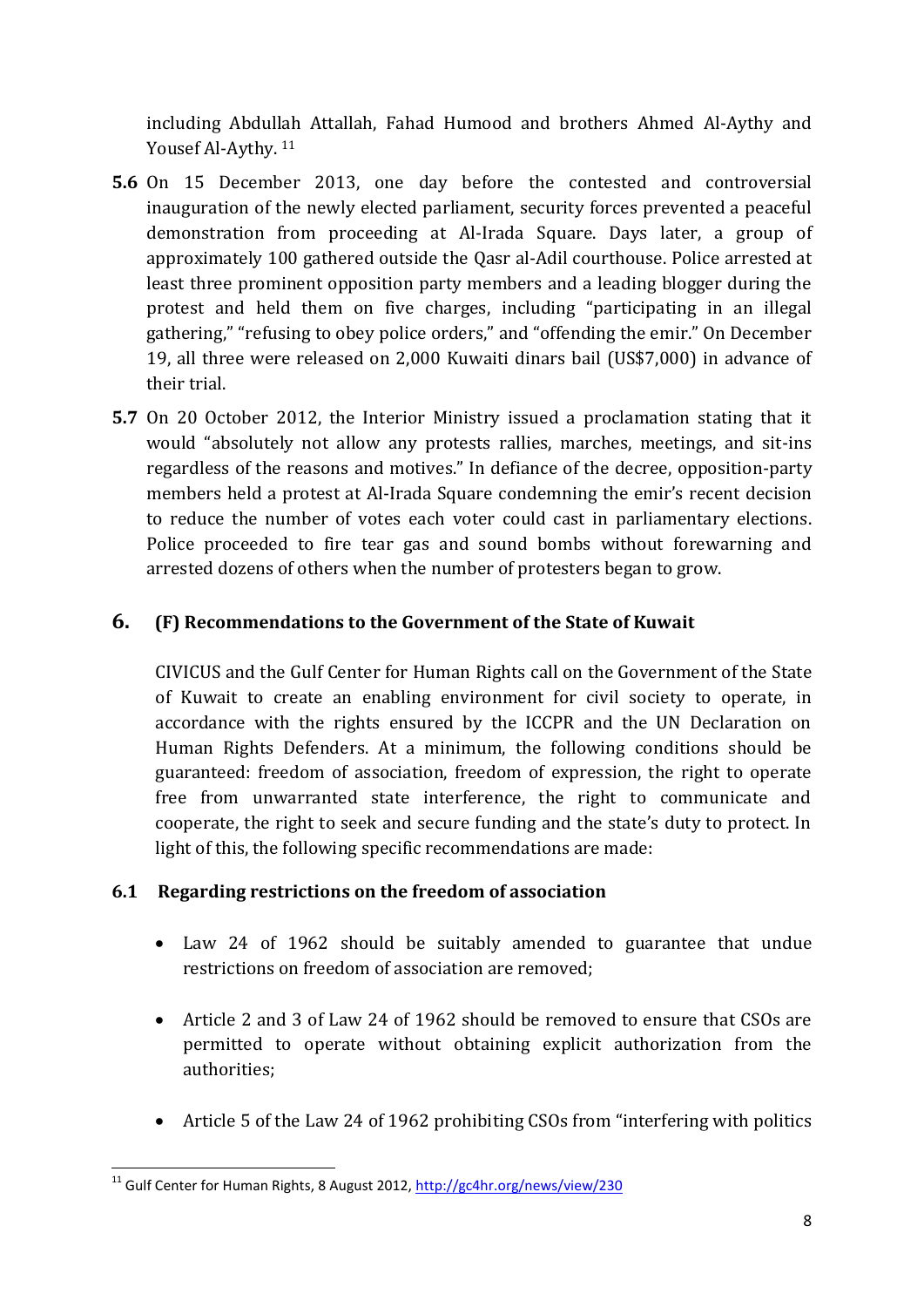and religious conflicts" must immediately removed to allow CSOs to work without undue interference on a wide range of civil, political, economic, social and cultural rights;

 Article 62 of Law 24 of 1962, which only permits CSOs to collect funds once each year after first receiving a license from the government, must be removed to ensure unfettered access to foreign and domestic funds.

#### **6.2 Regarding the arbitrary detention and harassment of civil society activists**

- Civil society members and human rights defenders should be provide a safe and secure environment to carry out their work. All instances of violations of their rights should be independently investigated;
- The State of Kuwait should investigate and bring to justice perpetrators of violence against human rights defenders in the country;
- Investigations currently suspended into attacks, harassment and intimidation of activists should be re-launched.

### **6.3 Regarding restrictions on freedom of expression and access to information, and intimidation, harassment and attacks on journalists**

- Senior government officials should condemn the persecution of journalists, including attacks, harassment, intimidation and slander;
- Every case of injury caused to journalists should be subjected to a mandatory and transparent investigation;
- Efforts should be made to promote the adoption of a law to grant greater access to information;
- Article 25 of Kuwait's 1970 penal code, which provides for up to five years in prison for persons who publicly "objects to the rights and authorities of the emir or faults him" and article 111 of law, should be reviewed in order to prevent its broad invocation to stifle independent media;
- Revise the National Security Law, including article 15, which provides for minimum sentence of 3 years for "intentionally broadcasting news, statements, or false or malicious rumours…that harm the national interests of the state."